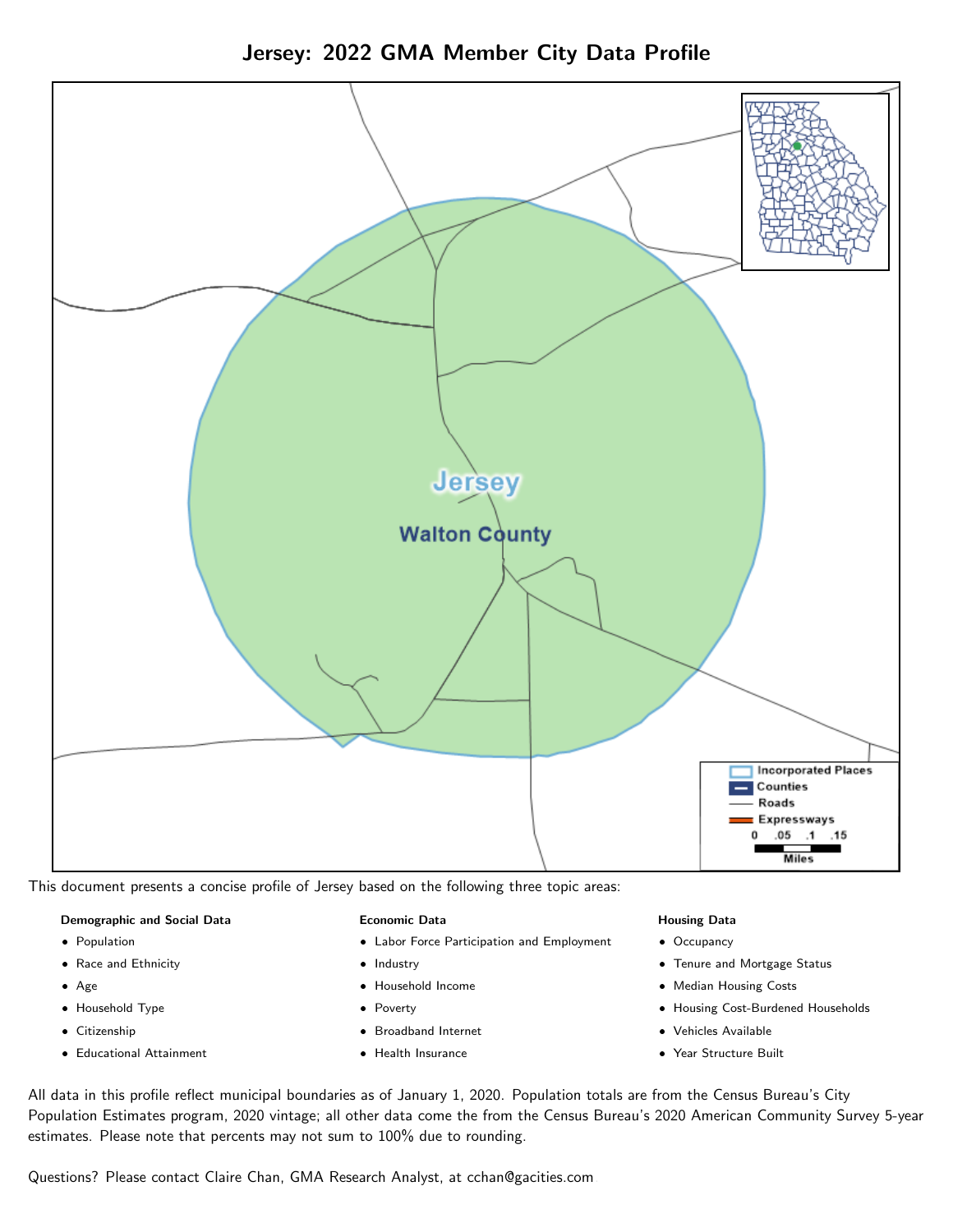# Jersey: Demographic and Social





Source: American Community Survey, 2020 5-year estimates, table B01001 Source: American Community Survey, 2020 5-year estimates, table B11001

# **Citizenship**

| Native Born |
|-------------|
| 100%        |
|             |
|             |
|             |
|             |

Source: American Community Survey, 2020 5-year estimates, table B05002 Source: American Community Survey, 2020 5-year estimates, table B15002

Race and Ethnicity



Source: U.S. Census Bureau, City Population Estimates, 2020 vintage Source: American Community Survey, 2020 5-year estimates, table B03002

## Household Type



### Educational Attainment



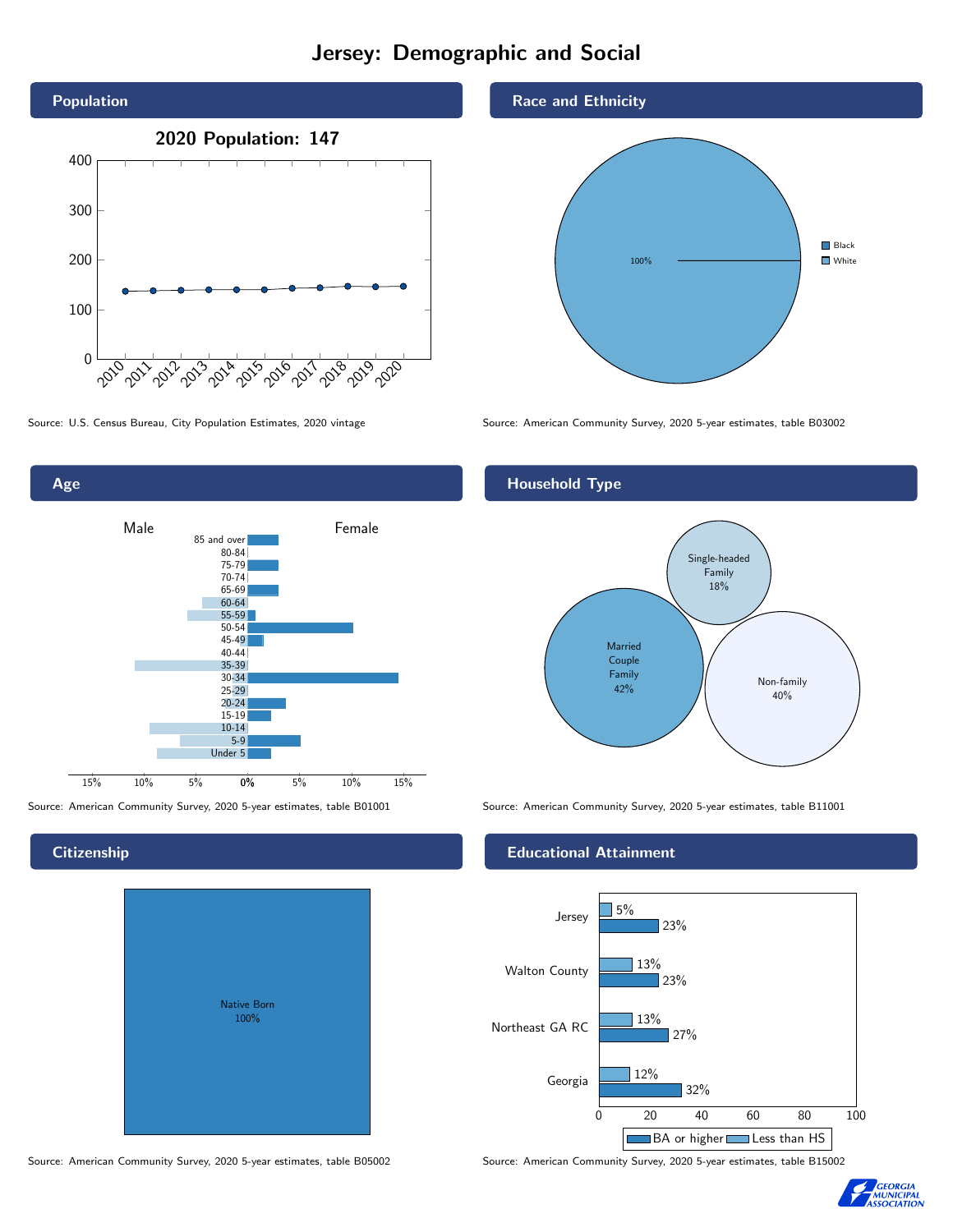# Jersey: Economic



Source: American Community Survey, 2020 5-year estimates, table B23001 Note: Unemployment rate is based upon the civilian labor force.



Source: American Community Survey, 2020 5-year estimates, tables B19013 and B19025 Source: American Community Survey, 2020 5-year estimates, table B17010

Broadband Internet No 38% Yes 62%

## Industry

**Poverty** 

| Agriculture, forestry, fishing and hunting, and mining      | $3\%$ |
|-------------------------------------------------------------|-------|
| Construction                                                | 9%    |
| Manufacturing                                               | 5%    |
| <b>Wholesale Trade</b>                                      | $0\%$ |
| Retail Trade                                                | 50%   |
| Transportation and warehousing, and utilities               |       |
| Information                                                 |       |
| Finance and insurance, real estate, rental, leasing         |       |
| Professional, scientific, mgt, administrative, waste mgt    |       |
| Educational services, and health care and social assistance |       |
| Arts, entertainment, recreation, accommodation, food        |       |
| service                                                     |       |
| Other services, except public administration                |       |
| Public administration                                       |       |

Source: American Community Survey, 2020 5-year estimates, table C24030



### Health Insurance



Source: American Community Survey, 2020 5-year estimates, table B28002 Source: American Community Survey, 2020 5-year estimates, table B18135